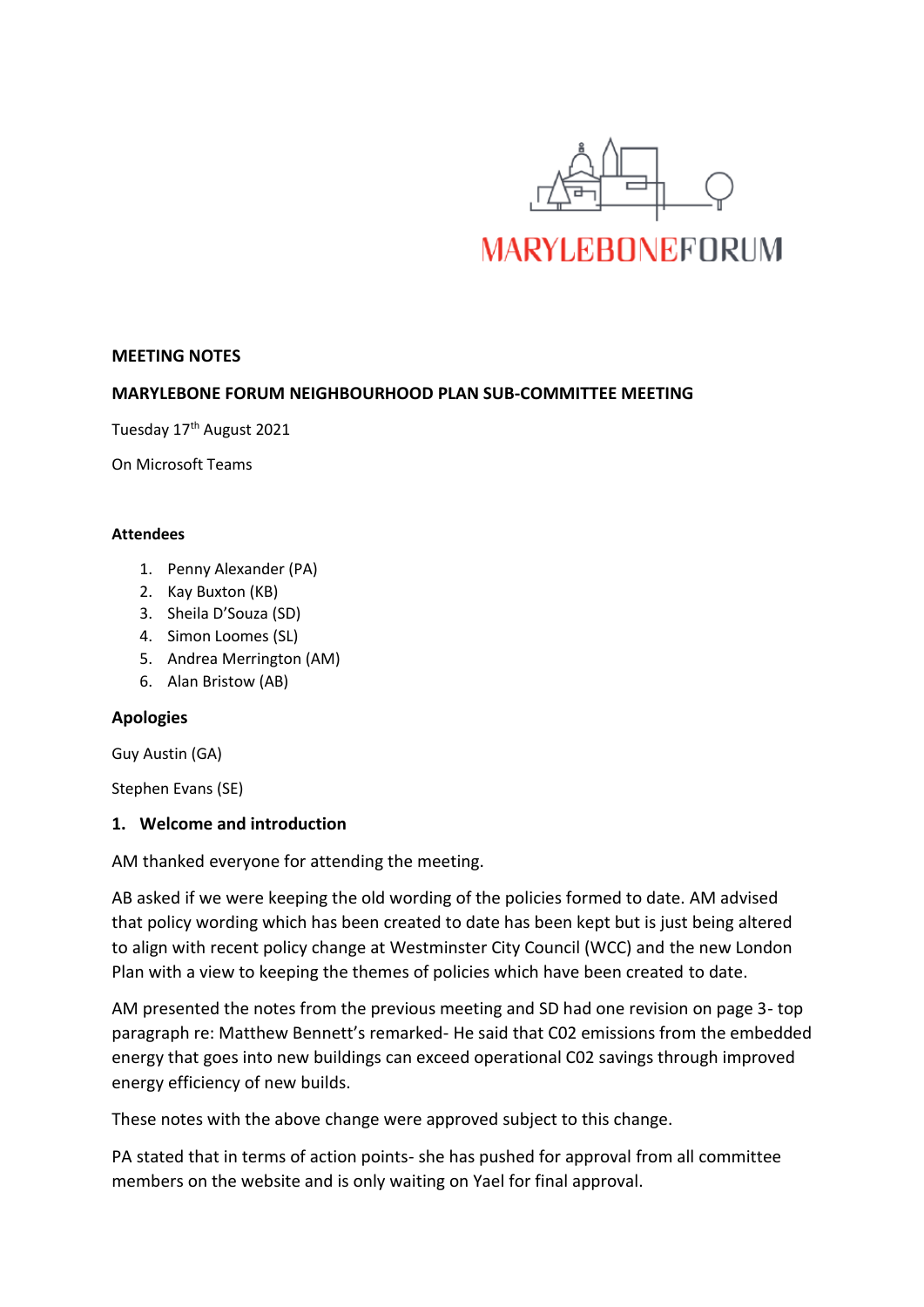AM reminded that HDWE needs a credit added to the website on any photos from the Estate that are shared.

# **2. Neighbourhood Engagement**

AB queried if the website would be a main means of consulting.

AM- stated it would be as well as live engagement as well. It was agreed that the Marylebone Forum could share the info tent with Hdwe to get some engagement that evening.

KB stated the Christmas Lights would be a good opportunity share some information with a QR code in which people could access the Marylebone Forum website to access for further information. KB also stated that this is the main reason why the forum website needs to be up to date and transparent with information.

AM- confirmed Marylebone Christmas Lights -10<sup>th</sup> November 2021.

PA stated Baker Street Quarter (BSQ) will also be doing an event around Christmas time and will confirm in due course.

AB- asked if we are going to engage at the end of the plan making stage or during as the Mayfair Plan states they engaged all the way through the process?

AM- agreed that engagement should happen at the right stage and maybe a bit further down the line when are policies are better worded and finalised which will allow the space and time to pick anything up that the community raises that hasn't already been covered.

PA- maybe we need an additional group on this engagement plan- all agreed

AB- is there any data on how many businesses and residents we have?

PA- through a few of this we may have some of the data on businesses and residents but there could be some gaps in this information, and it may not be 100% accurate.

AB- the plan should have this data shown up front so we can show that we are reflecting our community's view.

KB- ward profiles can be helpful, but the information is not broken down further within each ward. This became evident through the Edgware Ward Insight study. We need to understand that data we need to help shape policies, especially on small business policies.

AM- asked if KB could create a bullet point list of data which may be required for our policy creation- **KB agreed.**

AM- we were looking to apply for neighbourhood CIL funding for a Planning Consultants assistance in plan making- **ACTION FOR KB and AM** to target October CIL Committee.

AM- to get WCC involved in the next few weeks.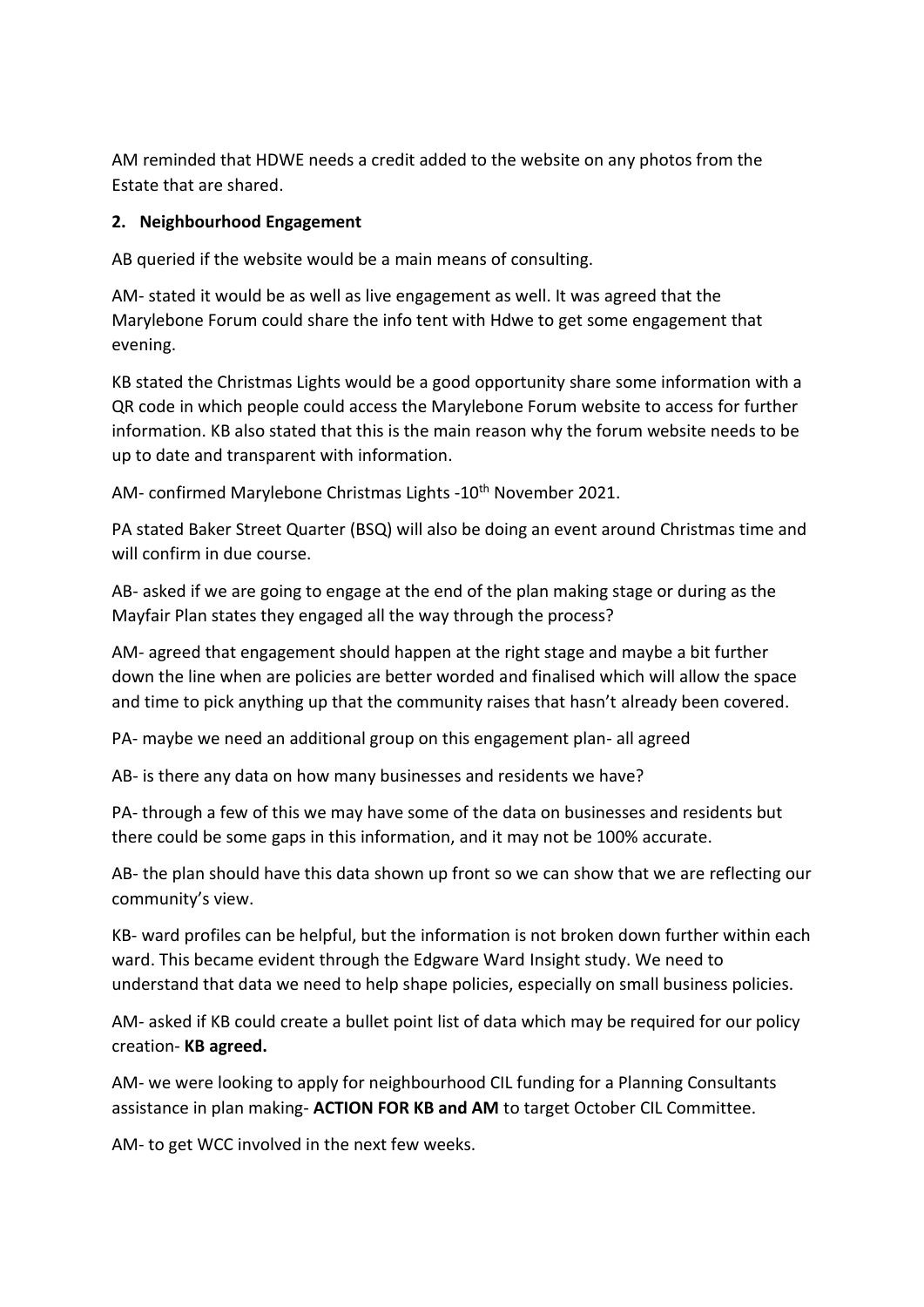KB- stated that in terms of neighbourhood CIL funding, WCC will no longer pay third parties and will only pay Forums directly on the presentation of an invoice.

KB- raised that issues that may arise from undertaking payments in this way and will raise with Matthew Green at her next meeting him.

SD raised the issue that due diligence then is put entirely on the Forum's responsibility.

AM- happy to discuss engagement process further so that is it is transparent.

# **3. Meeting with Bioregional- Feedback**

AB- are we going to try and structure the plan around the 10 principles that Bioregional use?

AM- stated yes, we should try to.

SL- Doesn't believe we need the full Bioregional input into what the Forum is doing but they have a lot of experience and the are experts in the field so it may be useful to send over the draft plan for review so they could put their stamp of approval on it.

SL- also stated that by following Bioregional' s 10 channels could help to keep us on track in terms of sustainability and using their insight would be very helpful.

AM- raised the question of potential conflict of using Bioregional and then potentially another consultant like Gerald Eve for the plan making stage and AM would not want to drop the planning consultant from the mix- all agreed.

PA- Bioregional undertook a gap analysis for BSQ to show were policies could be improved or what has been missed and that could be helpful in the plan making. They also gave suggestions on wellbeing or carbon reduction targets that in some cases could be quite challenging, but the sub-committee could use these suggestions to make sure we don't miss anything.

SD- agreed and see that Bioregional could be a scorecard to help the Forum show what areas of policy can be picked up that haven't been covered by London Plan, WCC or even Central Government.

SL- to go back with our thoughts and confirm that we will ask them to review our plan ahead of full consultation with community and WCC.

AM- will ask for sub-committee's help on policy making and SD confirmed she can help on the comms side.

AB- should should the forum be looking at any levers to help keep residents engaged such as looking at improving air quality? - my point was really whether there are levers we can identify which will actually achieve practical action with the authorities in the policy areas in the neighbourhood plan, such as air quality.